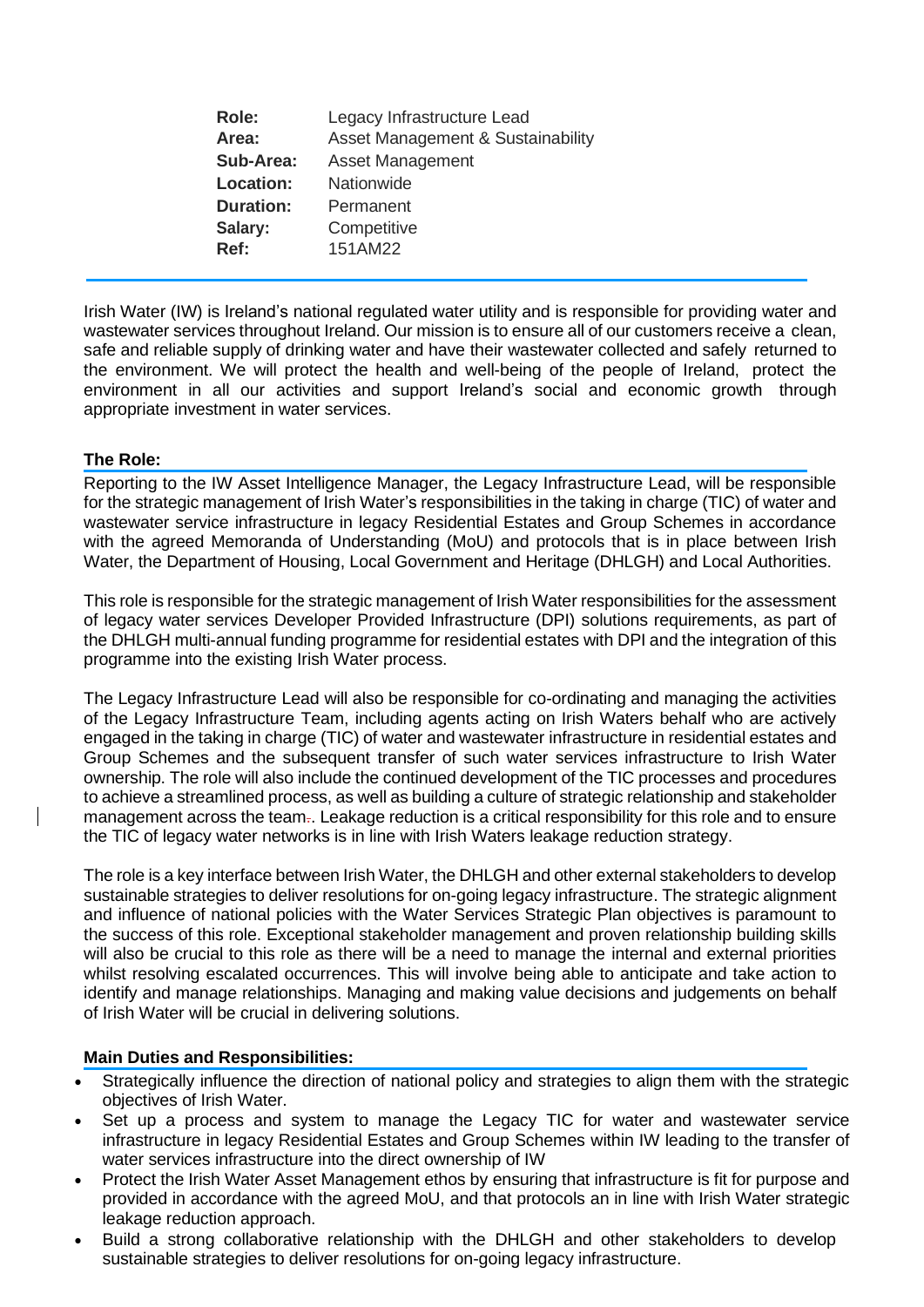- Manage the roll out and communication of the IW's TIC practices, embed them within the Local Authority sector and enhance them in line with IW's internal standards and requirements.
- Manage the Legacy Infrastructure Team including agents acting on Irish Waters behalf across the regions, ensuring a consistent national best in class approach is maintained.
- Strategically consider the recommendations around the assessment of Legacy DPI solutions requirements and integrate these into the existing Irish Water processes.
- Resolve escalated potential business complications by contacting relevant stakeholders internally and externally, looking to resolve these by exploring and discovering innovative solutions.
- Proactively engage at a senior level with other functions within Irish Water to secure active support from stakeholders and improve the Asset transfer processes.
- Close out Asset Management TIC/DPI escalation issues by coordinating requirements, developing relationships and negotiating.
- Utilise strong negotiating strategies and positions by studying integration of external influences with business requirements, examining risks and potentials of stakeholder's needs and goals.
- Anticipate and take action to identify relationship challenges and risks, and escalate to the Asset Intelligence Manager, as required.
- Enhance Irish Water's organisational reputation by accepting ownership for accomplishing new and different requests; exploring opportunities to add value to job accomplishments through continuing improvement and enabling change
- Developing and managing the Annual Financial program budgets and costs to support the National TIC process in line with current Irish Water Financial policies.
- Liaise with IW Asset Management, Asset Delivery, Asset Operations, Customer Operations, TAS and Legal functions as well as with other internal stakeholders as necessary at achieve appropriate objectives and outcomes.
- Provide regular progress reports to the Asset Intelligence Manager as required.
- Build a culture across the Legacy Infrastructure Team where relationship building across functions is prioritised.
- Engage with members of Irish Water management team to understand their requirements and integrate within the delivery plan of the Legacy Infrastructure roadmap.
- Perform other such duties in relation to Asset Management work as Irish Water may reasonably require.
- Contribute to the development of business processes/procedures and activities, while looking for opportunities to improve processes and simplify hand-offs

## **Knowledge, Skills and Experience:**

- Third level qualification in Engineering, or a related degree, with a minimum of 10 years experience in an organisation comparable in size and complexity to Irish Water.
- Minimum of 7 years experience in water industry or other utility.
- Ability to demonstrate developing and maintaining effective strategic relationships and key stakeholder management, both internally and externally to the organisation.
- Strong communication skills demonstrated across organization and stakeholders at all levels.
- Excellent influencing and negotiating skills and experience in building and maintaining relationships.
- Proven change, change management and change implementation skills in a multi-stakeholder environment.
- Strong knowledge of the statutory planning process and regulations.
- Understanding of the works involved in water and wastewater connections, policies, standards, and quality control.
- Strong analytical skills and a proven ability to analyse complex development problems and to develop appropriate solutions.
- Strong experience in and knowledge of working with budgets, financial planning and reporting.
- Experience in line management and guiding teams to deliver successful outputs.
- Driver of high standards for individual and team to ensure organization delivers the desired results.
- Proven ability to identify, develop and implement improvement initiatives.